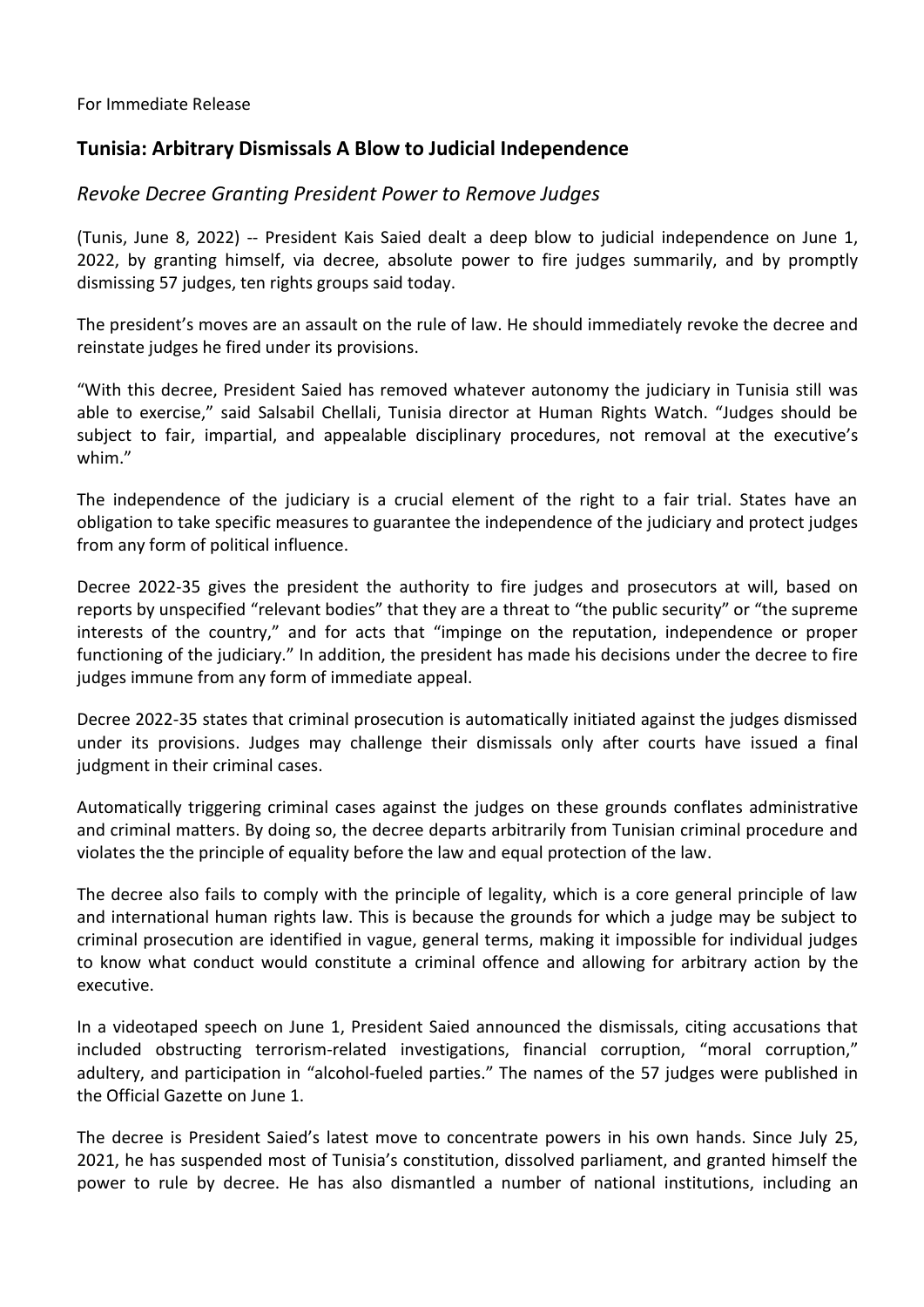independent electoral commission and the High Judicial Council, which were created to safeguard against overreach by governing bodies.

"Since last July, President Saied has dismantled almost all institutional checks on his power," said Wadih Al-Asmar, President of EuroMed Rights. "His new decree-law annihilates what remains of judicial independence and strengthens his authoritarian grip on the country."

On February 12, 2022, Saied adopted decree 2022-11 in which he dissolved the High Judicial Council, a body of magistrates and legal, financial, tax, and accounting experts elected mostly by their peers that was set up after Tunisia's 2011 revolution to supervise the judiciary and shield it from interference by the executive branch. Saied replaced the council with a temporary body partly appointed by the president, and granted himself powers in the same decree-law to intervene in the appointment, career tracks, and dismissal of judges and prosecutors.

While decree 2022-11 already allowed the president to request the dismissal of judges on vague grounds, it did not allow the president to fire them summarily. The expansion of the president's powers to summarily fire judges is a frontal assault on the rule of law, the groups said. Both decreelaws should be revoked and the powers of the High Judicial Council restored, the organizations said.

Over the past months, President Saied has issued repeated rhetorical attacks on the judiciary, which he has accused of corruption, bias, and of failing to respond swiftly to allegations of corruption and terrorism.

"Through these arbitrary dismissals, the President is sending a chilling message to the very judges who should safeguard the rule of law and human rights and serve as a check on his abuses of power," said Said Benarbia, director of the International Commission of Jurists' Middle East and North Africa Programme.

President Saied seeks to replace Tunisia's constitution, adopted by the National Constituent Assembly in 2014. On May 25, 2022, he issued a decree to hold a referendum on a new constitution on July 25.

Under the UN Basic Principles on the independence of the judiciary, "a charge or complaint made against a judge in his/her judicial and professional capacity shall be processed expeditiously and fairly under an appropriate procedure. The judge shall have the right to a fair hearing. The examination of the matter at its initial stage shall be kept confidential, unless otherwise requested by the judge."

The UN Basic Principles also provide that, "the independence of the judiciary shall be guaranteed by the State and enshrined in the Constitution or the law of the country. It is the duty of all governmental and other institutions to respect and observe the independence of the judiciary."

The United Nations Human Rights Committee, the body of experts who provide the definitive interpretation of the International Covenant on Civil and Political Rights, in their clarification of the State obligation to ensure the right to a fair trial (General Comment 32) has stressed:

"Judges may be dismissed only on serious grounds of misconduct or incompetence, in accordance with fair procedures ensuring objectivity and impartiality set out in the constitution or the law. The dismissal of judges by the executive, e.g., before the expiry of the term for which they have been appointed, without any specific reasons given to them and without effective judicial protection being available to contest the dismissal is incompatible with the independence of the judiciary."

According to the Principles and Guidelines on the Right to a Fair trial and Legal Assistance in Africa,